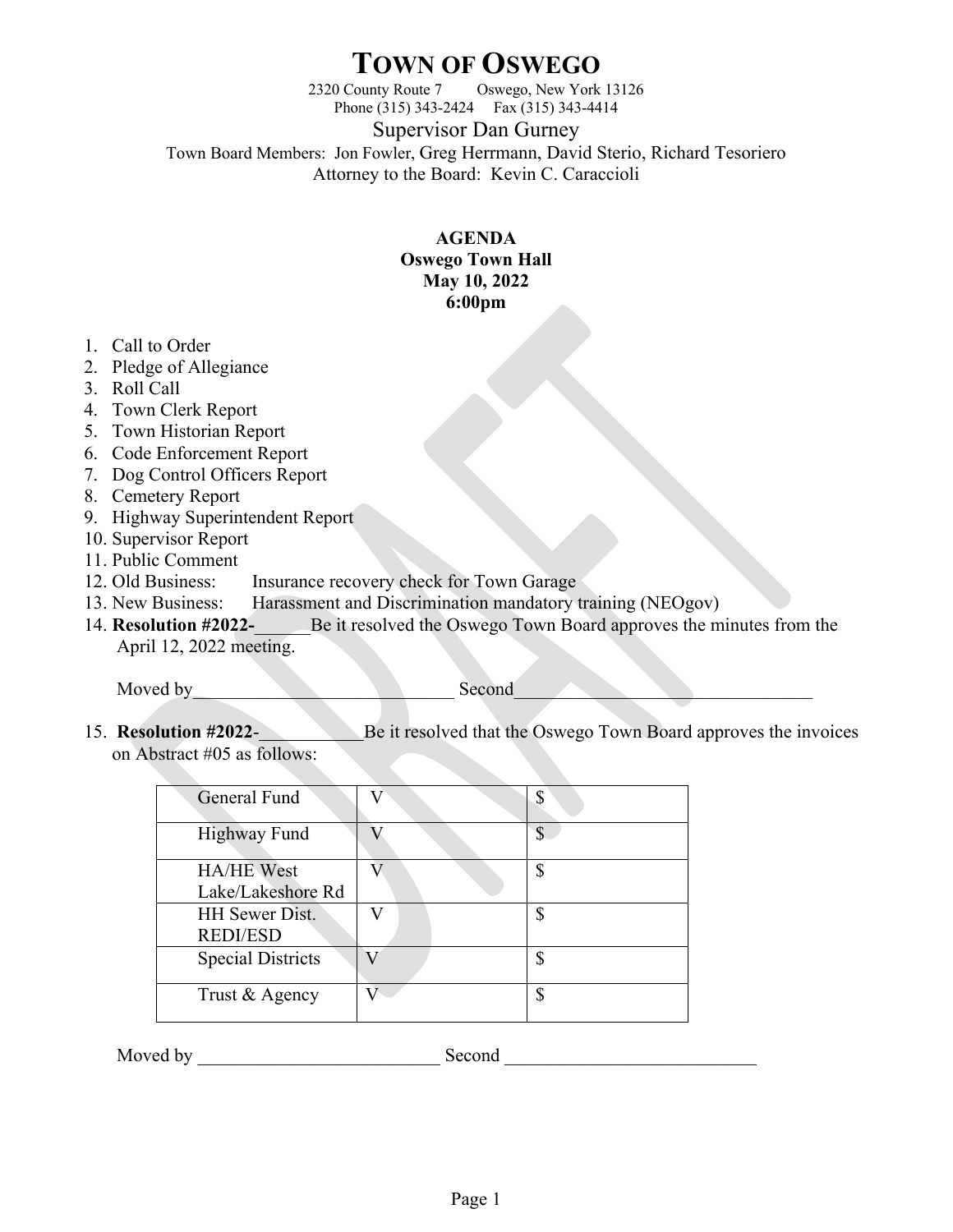16. **Resolution #2022 -** Be it resolved that the Oswego Town Board approves the following 2022 Budget Modification:

| From: A 4089 To receive Federal Aid - ARPA<br>A 1620.41 OCWA Maintenance<br>To:     | \$17,252.75   | \$17,252.75    |
|-------------------------------------------------------------------------------------|---------------|----------------|
| From: A 203 Cash – Money Market<br>$A$ 200 Cash – Checking<br>To:                   | \$17,252.75   | \$17,252.75    |
| From: A 688 ARPA Liability<br>A 4089 Federal Aid<br>To:                             | \$17,252.75   | \$17,252.75    |
| From: Fund Balance<br>To: SL1-5182.4 Street Lighting Contractual                    | 1,603.00<br>S | \$<br>1,603.00 |
| From: Fund Balance<br>SL2-5182.4 Street Lighting Contractual<br>To:                 | \$<br>874.00  | \$<br>874.00   |
| From: A 1220.4 Supervisor Contractual<br>A 1220.11 Supervisor - Adm. Assist.<br>To: | \$12,000.00   | \$12,000.00    |
| Moved by                                                                            | Second        |                |

17. **Resolution #2022-**\_\_\_\_\_\_Be it resolved the Oswego Town Board tentatively accepts the Bid from Docteur Environmental for \$69,900 for the Highway Facility Fuel System. The Oswego Town Supervisor is hereby authorized to award the Bid to the lowest, responsive bidder following review of qualifications and requirements by BCA Engineers.

Moved by Second

18. **Resolution #2022-**\_\_\_\_\_\_B**e** it resolved that the Oswego Town Board does hereby authorize Town Supervisor to sign BCA Amendment to Owner-Engineer Agreement – Amendment No. 4.

Moved by Second

19. **Resolution #2022-**\_\_\_\_\_\_B**e** it resolved that the Oswego Town Board does hereby approve the hiring of Matthew Fowler for Cemetery Laborer effective April 18, 2022.

Moved by Second

20. **Resolution #2022-**\_\_\_\_\_\_B**e** it resolved that the Oswego Town Board does hereby authorize Town Supervisor to sign HVAC proposal from Hyde-Stone for \$22,098.00.

Moved by\_\_\_\_\_\_\_\_\_\_\_\_\_\_\_\_\_\_\_\_\_\_\_\_\_ Second\_\_\_\_\_\_\_\_\_\_\_\_\_\_\_\_\_\_\_\_\_\_\_\_\_\_\_\_\_\_\_